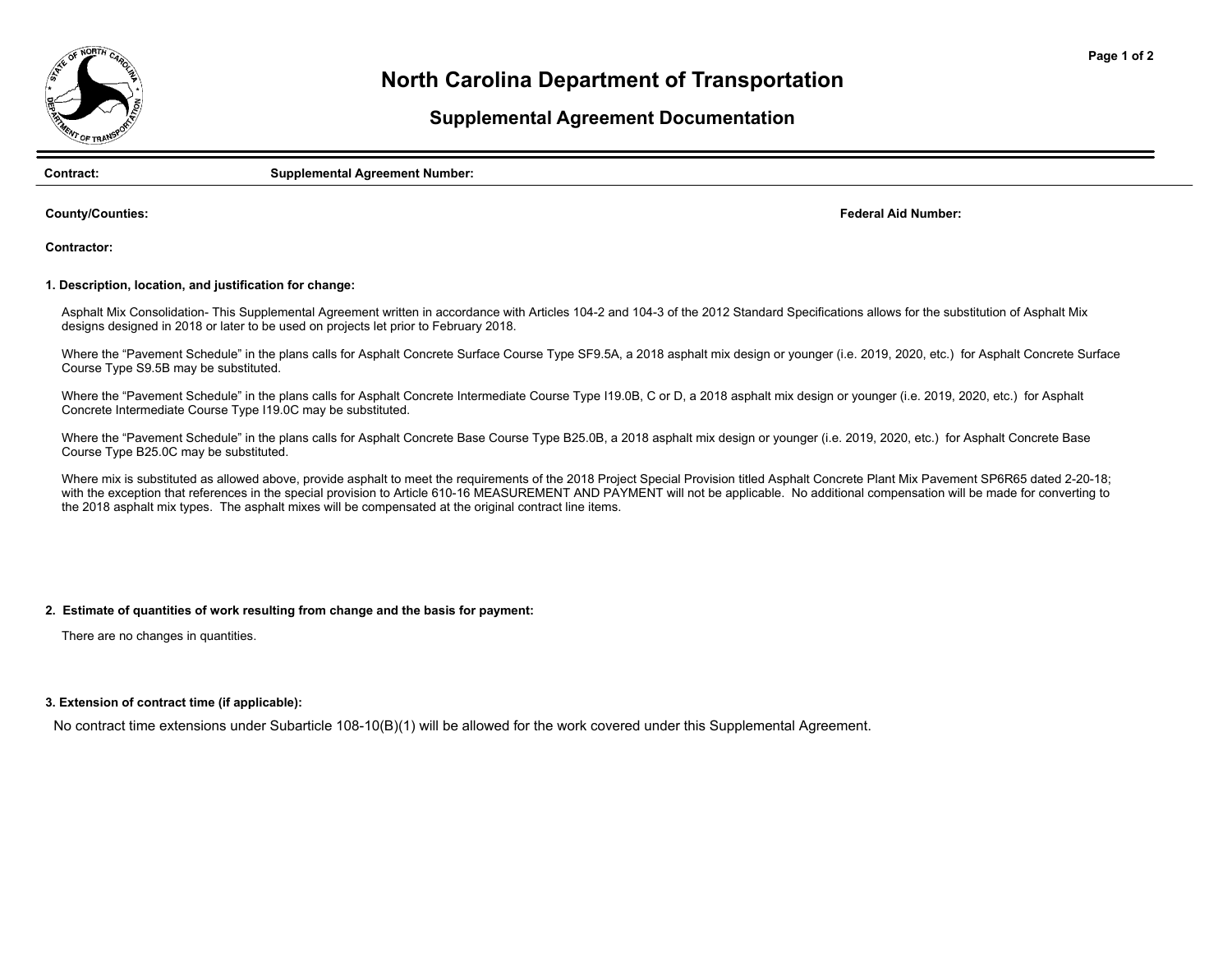

# **North Carolina Department of Transportation**

## **Supplemental Agreement Documentation**

#### **Contract: Supplemental Agreement Number:**

### **Basis of Agreement between the NORTH CAROLINA DEPARTMENT OF TRANSPORTATION and CONTRACTOR.**

- <sub>a.</sub> The Contractor agrees to perform the work described in this Supplemental Agreement in consideration of the payment set out herein.
- b. The terms and conditions of said contract are hereby ratified and remain in full force and effect except as modified by such Supplemental Agreement(s) as may heretofore have been entered into between the Department and the Contractor and as modified by this Supplemental Agreement.
- c.All terms and conditions of this Supplemental Agreement are herein set out and there are no agreements relating thereto not expressed herein.
- d.This Supplemental Agreement shall not constitute a release or waiver of any lawful claims that the Contractor has or may have against the Department under said contract pursuant to G.S. 136-29 except for the matter specified covered herein.

### **In witness whereof, the Department and the Contractor have caused this Supplemental Agreement to be executed by their duly authorized representatives.**

| <b>Executed by Department:</b> | <b>Executed by Contractor:</b> |
|--------------------------------|--------------------------------|
| Bv:                            | By:                            |
| Date:                          | Date:                          |

## **FOR CONSTRUCTION AND MATERIALS BRANCH USE ONLY**

Approval of the Federal Highway Administration  $\Box$  is  $\Box$  is not requested.

APPROVED with the understanding that Federal participation in this work, the cost of which cannot be met from Federal aid funds provided for under the now effective project agreement, will be contingent upon additional Federal aid funds being made available for the project by a modified project agreement, to be executed prior to or at the final voucher stage.